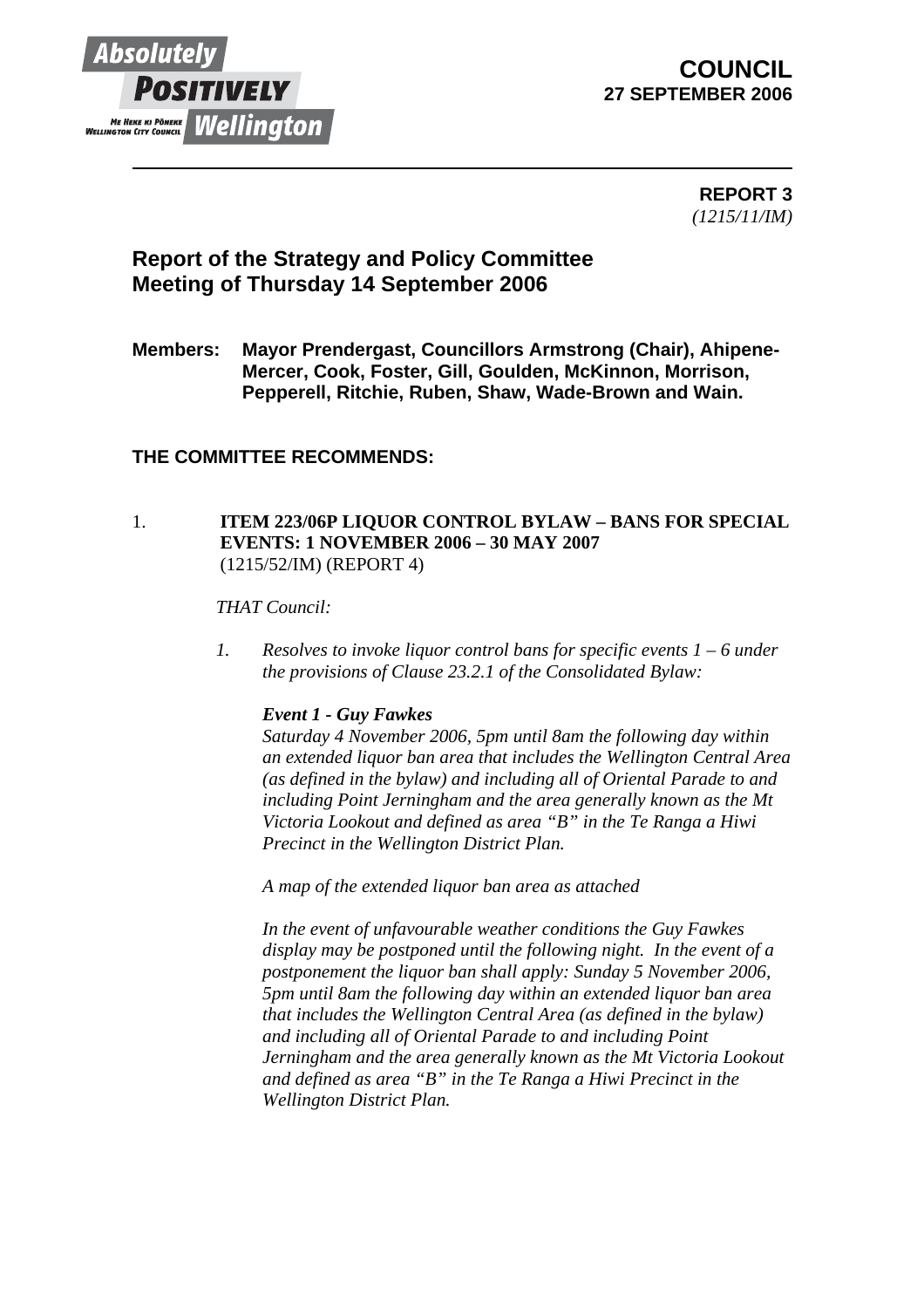#### *Event 2 - New Years Eve Celebrations*

*Saturday 31 December 2006 from 5pm until 8am the following day, within an extended liquor ban area that includes the Wellington Central Area (as defined in the bylaw) and including all of Oriental Parade to and including Point Jerningham.* 

#### *Event 3 - X Air Games*

*Across the Wellington Central Area from 8am on Saturday 10 February 2007 until 5pm on that day. The general liquor ban shall apply from 5pm Saturday 10 February until 8am on Sunday 11 February 2007. In the event of a postponement the ban is to be extended from 8am Sunday 11 February 2007 until 6pm on the same day.* 

#### *Event 4 - Cuba Street Carnival*

*For the Cuba Character area as defined in the Wellington City District Plan map from 8am on Saturday 24 February 2007 until 5pm that same day. The general liquor ban shall apply from 5pm Saturday 24 February until 8am on Sunday 25 February 2007.* 

#### *Event 5 - Dragon Boat Festival*

*On Saturday 10 March 2007 from 8am to 5pm on that day. The general ban applies from 5pm Saturday 10 March until 8am on Sunday 11 March 2007. The ban shall apply to that area within the Wellington Central area bordered by the Aotea and Waterloo Quay junction, Waterloo Quay, Customhouse Quay to Willis St, along Willis St to Mercer St to Wakefield Street to Kent Terrace.* 

#### *Event 6 - St Patrick's Day*

*Across the Wellington Central Area from 12 noon on Saturday 17 March 2007 until 5pm on that day. The general ban applies from 5pm Saturday 17 March until 8am on Sunday 18 March 2007.* 

> **Robert Armstrong Chair**